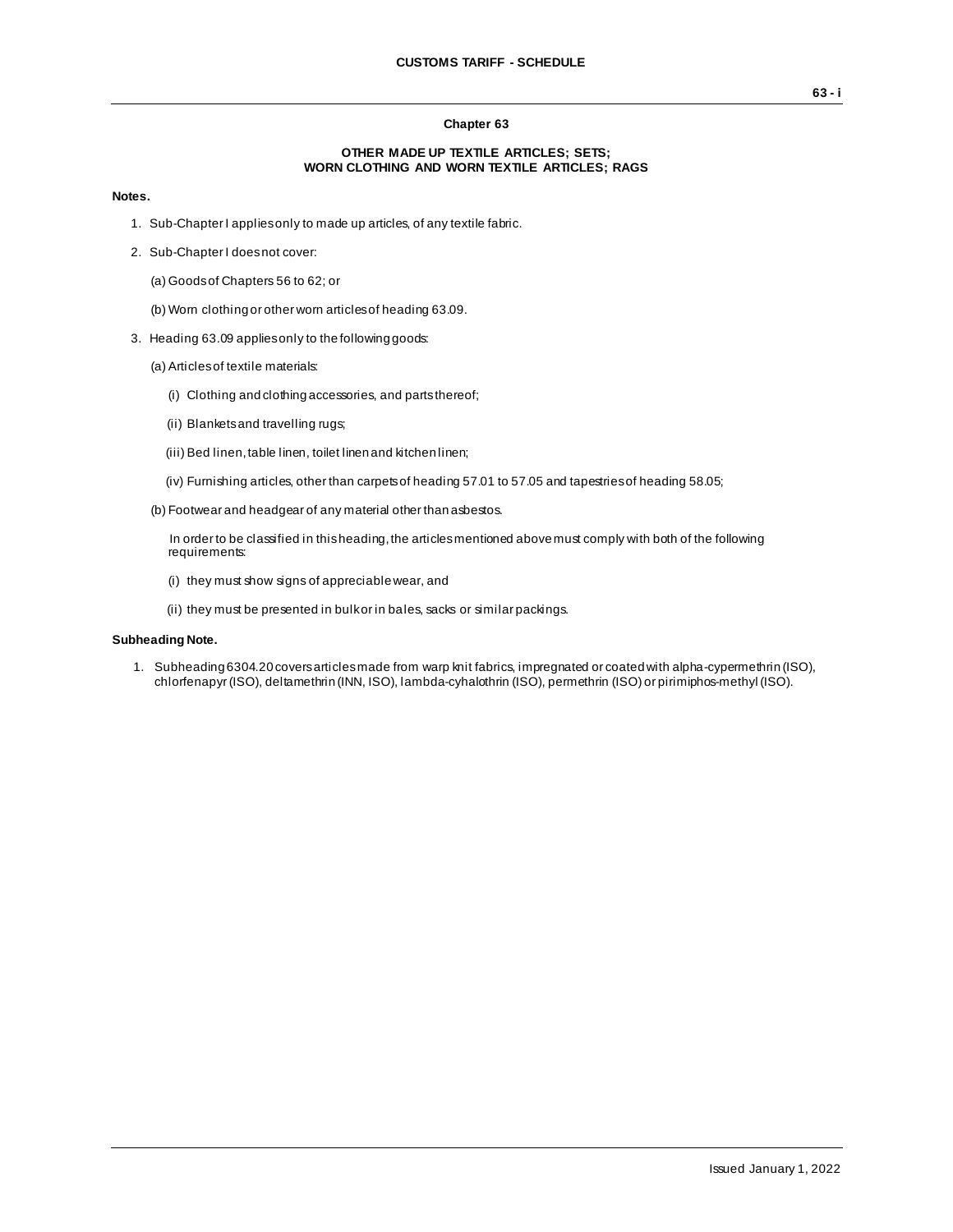# **CUSTOMS TARIFF - SCHEDULE**

| <b>Tariff</b><br>Item | SS | <b>Description of Goods</b>                                                                                       | Unit of<br>Meas. | <b>MFN</b><br><b>Tariff</b> | <b>Applicable</b><br><b>Preferential Tariffs</b>                                                                                                         |
|-----------------------|----|-------------------------------------------------------------------------------------------------------------------|------------------|-----------------------------|----------------------------------------------------------------------------------------------------------------------------------------------------------|
|                       |    | I. - OTHER MADE UP TEXTILE ARTICLES                                                                               |                  |                             |                                                                                                                                                          |
| 63.01                 |    | Blankets and travelling rugs.                                                                                     |                  |                             |                                                                                                                                                          |
|                       |    | 6301.10.00 00 - Electric blankets                                                                                 | <b>NMB</b>       | 17%                         | LDCT, UST, MXT, CIAT,<br>CT, CRT, IT, NT, SLT, PT,<br>COLT, JT, PAT, HNT,<br>KRT, CEUT, UAT,<br>CPTPT, UKT: Free<br>AUT: 12.5%<br>NZT: 12.5%             |
|                       |    | 6301.20.00 00 -Blankets (other than electric blankets) and travelling rugs, of wool or of KGM<br>fine animal hair |                  | 17%                         | LDCT, UST, MXT, CIAT,<br>CT, CRT, IT, NT, SLT, PT,<br>COLT, JT, PAT, HNT,<br>KRT, CEUT, UAT,<br>CPTPT, UKT: Free<br>AUT: 12.5%<br>NZT: 12.5%<br>GPT: 12% |
|                       |    | 6301.30.00 00 -Blankets (other than electric blankets) and travelling rugs, of cotton                             | KGM              | 17%                         | LDCT, UST, MXT, CIAT,<br>CT, CRT, IT, NT, SLT, PT,<br>COLT, JT, PAT, HNT,<br>KRT, CEUT, UAT,<br>CPTPT, UKT: Free<br>AUT: 15%<br>NZT: 15%                 |
|                       |    | 6301.40.00 00 -Blankets (other than electric blankets) and travelling rugs, of synthetic<br>fibres                | KGM              | 17%                         | LDCT, UST, MXT, CIAT,<br>CT, CRT, IT, NT, SLT, PT,<br>COLT, JT, PAT, HNT,<br>KRT, CEUT, UAT,<br>CPTPT, UKT: Free<br>AUT: 12.5%<br>NZT: 12.5%<br>GPT: 12% |
|                       |    | 6301.90.00 00 - Other blankets and travelling rugs                                                                | KGM              | 17%                         | LDCT, UST, MXT, CIAT,<br>CT, CRT, IT, NT, SLT, PT,<br>COLT, JT, PAT, HNT,<br>KRT, CEUT, UAT,<br>CPTPT, UKT: Free<br>AUT: 12.5%<br>NZT: 12.5%<br>GPT: 12% |

**63.02 Bed linen, table linen, toilet linen and kitchen linen.**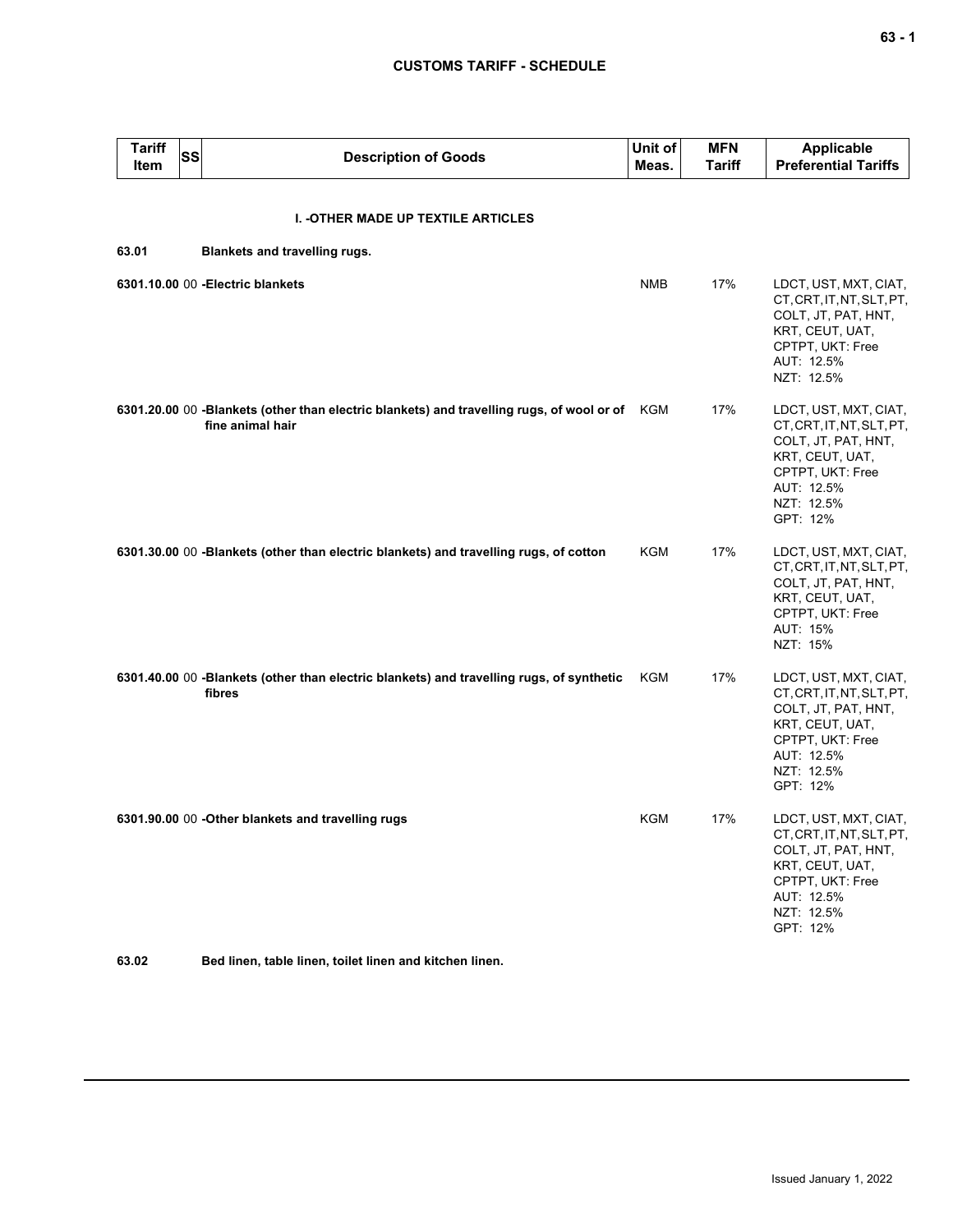| <b>Tariff</b><br>Item | <b>SS</b> | <b>Description of Goods</b>                    | Unit of<br>Meas.         | <b>MFN</b><br><b>Tariff</b> | Applicable<br><b>Preferential Tariffs</b>                                                                                                |
|-----------------------|-----------|------------------------------------------------|--------------------------|-----------------------------|------------------------------------------------------------------------------------------------------------------------------------------|
|                       |           | 6302.10.00 00 -Bed linen, knitted or crocheted | <b>NMB</b>               | 18%                         | LDCT, UST, MXT, CIAT,<br>CT, CRT, IT, NT, SLT, PT,<br>COLT, JT, PAT, HNT,<br>KRT, CEUT, UAT,<br>CPTPT, UKT: Free<br>AUT: 11%<br>NZT: 11% |
|                       |           | -Other bed linen, printed:                     |                          |                             |                                                                                                                                          |
| 6302.21.00            |           | --Of cotton                                    |                          | 17%                         | LDCT, UST, MXT, CIAT,<br>CT, CRT, IT, NT, SLT, PT,<br>COLT, JT, PAT, HNT,<br>KRT, CEUT, UAT,<br>CPTPT, UKT: Free                         |
|                       |           |                                                | <b>NMB</b><br><b>NMB</b> |                             |                                                                                                                                          |
|                       |           | 6302.22.00 00 - - Of man-made fibres           | <b>NMB</b>               | 18%                         | LDCT, UST, MXT, CIAT,<br>CT, CRT, IT, NT, SLT, PT,<br>COLT, JT, PAT, HNT,<br>KRT, CEUT, UAT,<br>CPTPT, UKT: Free<br>AUT: 11%<br>NZT: 11% |
|                       |           | 6302.29.00 00 - - Of other textile materials   | <b>NMB</b>               | 17%                         | LDCT, UST, MXT, CIAT,<br>CT, CRT, IT, NT, SLT, PT,<br>COLT, JT, PAT, HNT,<br>KRT, CEUT, UAT,<br>CPTPT, UKT: Free                         |
|                       |           | -Other bed linen:                              |                          |                             |                                                                                                                                          |
| 6302.31.00            |           | - -Of cotton                                   | NMB                      | 17%                         | LDCT, UST, MXT, CIAT,<br>CT, CRT, IT, NT, SLT, PT,<br>COLT, JT, PAT, HNT,<br>KRT, CEUT, UAT,<br>CPTPT, UKT: Free                         |
|                       |           |                                                | <b>NMB</b>               |                             |                                                                                                                                          |
| 6302.32.00            |           | - - Of man-made fibres                         |                          | 18%                         | LDCT, UST, MXT, CIAT,<br>CT, CRT, IT, NT, SLT, PT,<br>COLT, JT, PAT, HNT,<br>KRT, CEUT, UAT,<br>CPTPT, UKT: Free<br>AUT: 11%<br>NZT: 11% |
|                       |           |                                                | NMB                      |                             |                                                                                                                                          |
|                       |           |                                                | NMB<br>NMB               |                             |                                                                                                                                          |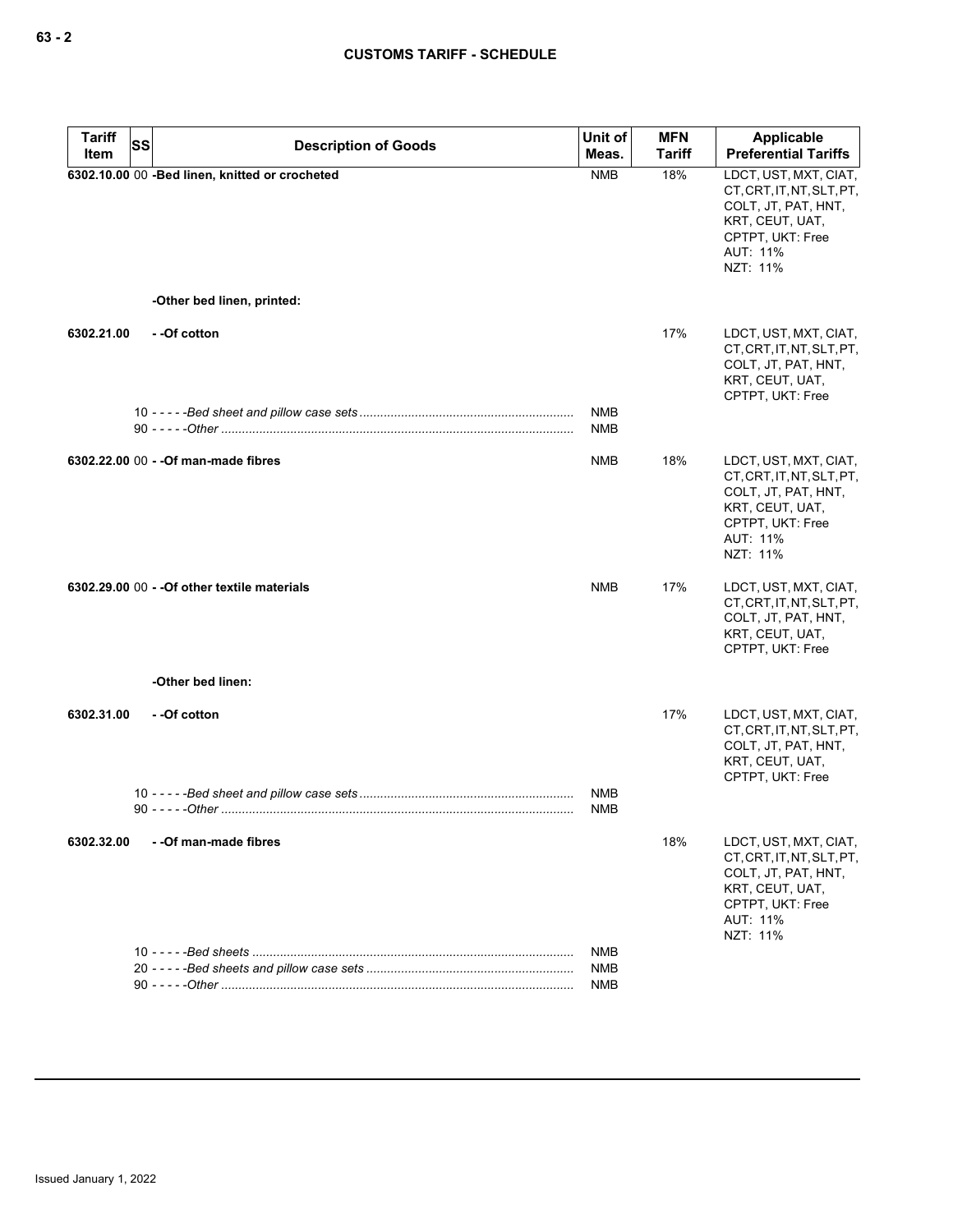| <b>Tariff</b><br>Item       | SS | <b>Description of Goods</b>                                                                | Unit of<br>Meas.         | <b>MFN</b><br>Tariff | Applicable<br><b>Preferential Tariffs</b>                                                                             |
|-----------------------------|----|--------------------------------------------------------------------------------------------|--------------------------|----------------------|-----------------------------------------------------------------------------------------------------------------------|
|                             |    | 6302.39.00 00 - - Of other textile materials                                               | <b>NMB</b>               | 17%                  | LDCT, UST, MXT, CIAT,                                                                                                 |
|                             |    |                                                                                            |                          |                      | CT, CRT, IT, NT, SLT, PT,<br>COLT, JT, PAT, HNT,<br>KRT, CEUT, UAT,<br>CPTPT, UKT: Free<br>AUT: 15%<br>NZT: 15%       |
|                             |    | 6302.40.00 00 - Table linen, knitted or crocheted                                          | KGM                      | 18%                  | LDCT, UST, MXT, CIAT,<br>CT, CRT, IT, NT, SLT, PT,<br>COLT, JT, PAT, HNT,<br>KRT, CEUT, UAT,<br>CPTPT, UKT: Free      |
|                             |    | -Other table linen:                                                                        |                          |                      |                                                                                                                       |
| 6302.51.00                  |    | --Of cotton                                                                                |                          | 17%                  | LDCT, UST, MXT, CIAT,<br>CT, CRT, IT, NT, SLT, PT,<br>COLT, JT, PAT, HNT,<br>KRT, CEUT, UAT,<br>CPTPT, UKT: Free      |
|                             |    |                                                                                            | <b>KGM</b><br><b>KGM</b> |                      |                                                                                                                       |
| 6302.53.00                  |    | - - Of man-made fibres                                                                     |                          | 18%                  | LDCT, UST, MXT, CIAT,<br>CT, CRT, IT, NT, SLT, PT,<br>COLT, JT, PAT, HNT,<br>KRT, CEUT, UAT,<br>CPTPT, UKT: Free      |
|                             |    |                                                                                            | KGM<br>KGM               |                      |                                                                                                                       |
| 6302.59                     |    | - - Of other textile materials                                                             |                          |                      |                                                                                                                       |
| 6302.59.10 00 - - - Of flax |    |                                                                                            | KGM                      | 9%                   | LDCT, GPT, UST, MXT,<br>CIAT, CT, CRT, IT, NT,<br>SLT, PT, COLT, JT, PAT,<br>HNT, KRT, CEUT, UAT,<br>CPTPT, UKT: Free |
| 6302.59.90 00 - - - Other   |    |                                                                                            | <b>KGM</b>               | 17%                  | LDCT, UST, MXT, CIAT,<br>CT, CRT, IT, NT, SLT, PT,<br>COLT, JT, PAT, HNT,<br>KRT, CEUT, UAT,<br>CPTPT, UKT: Free      |
| 6302.60.00                  |    | -Toilet linen and kitchen linen, of terry towelling or similar terry fabrics,<br>of cotton |                          | 17%                  | LDCT, UST, MXT, CIAT,<br>CT, CRT, IT, NT, SLT, PT,<br>COLT, JT, PAT, HNT,<br>KRT, CEUT, UAT,<br>CPTPT, UKT: Free      |
|                             |    |                                                                                            | KGM                      |                      |                                                                                                                       |
|                             |    |                                                                                            | KGM<br>KGM               |                      |                                                                                                                       |
|                             |    |                                                                                            | KGM                      |                      |                                                                                                                       |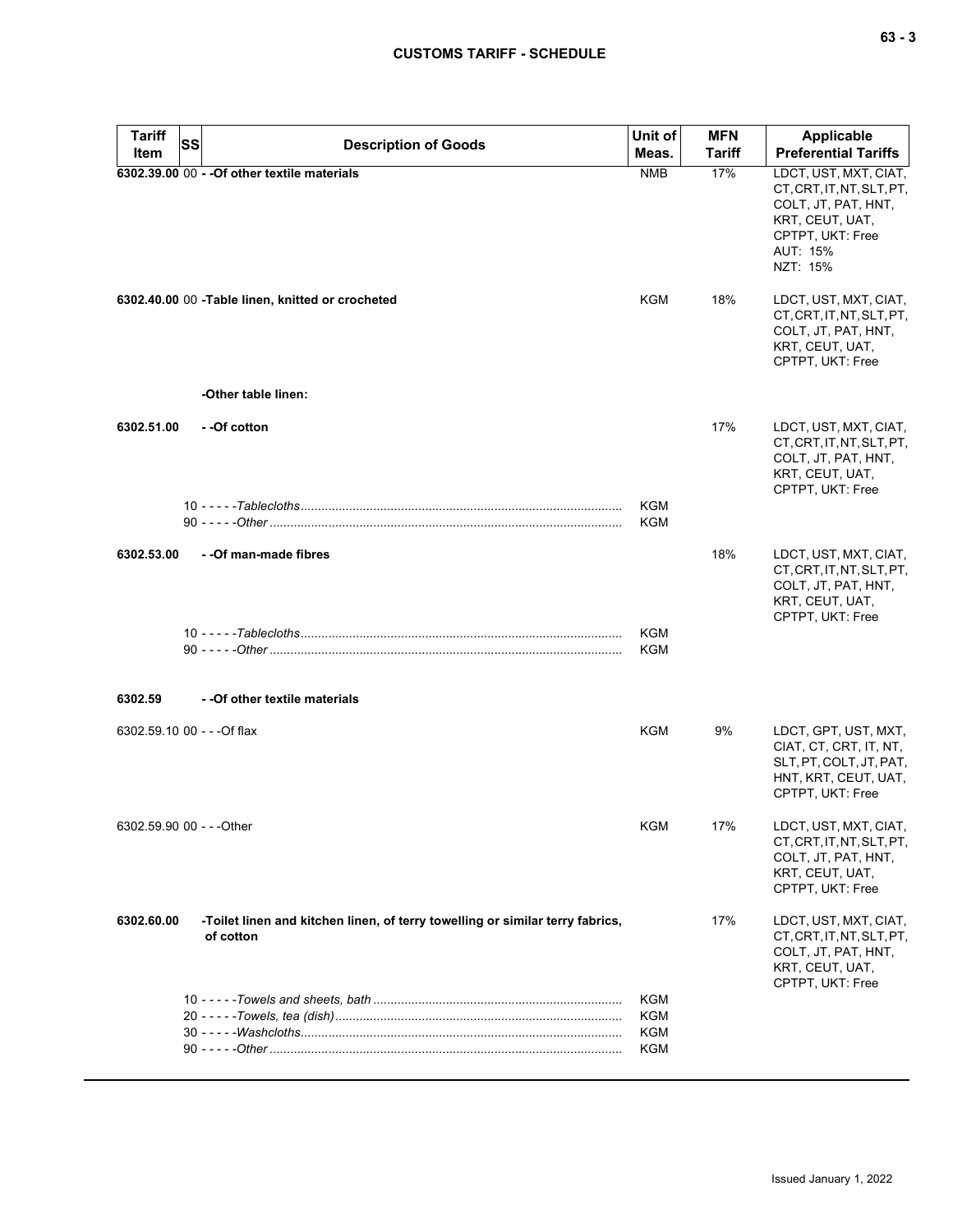| <b>Tariff</b><br>Item       | <b>SS</b><br><b>Description of Goods</b>                                  | Unit of<br>Meas. | <b>MFN</b><br><b>Tariff</b> | <b>Applicable</b><br><b>Preferential Tariffs</b>                                                                                         |
|-----------------------------|---------------------------------------------------------------------------|------------------|-----------------------------|------------------------------------------------------------------------------------------------------------------------------------------|
|                             | -Other:                                                                   |                  |                             |                                                                                                                                          |
|                             | 6302.91.00 00 - - Of cotton                                               | KGM              | 17%                         | LDCT, UST, MXT, CIAT,<br>CT, CRT, IT, NT, SLT, PT,<br>COLT, JT, PAT, HNT,<br>KRT, CEUT, UAT,<br>CPTPT, UKT: Free                         |
|                             | 6302.93.00 00 - - Of man-made fibres                                      | KGM              | 18%                         | LDCT, UST, MXT, CIAT,<br>CT, CRT, IT, NT, SLT, PT,<br>COLT, JT, PAT, HNT,<br>KRT, CEUT, UAT,<br>CPTPT, UKT: Free<br>AUT: 11%<br>NZT: 11% |
| 6302.99                     | - - Of other textile materials                                            |                  |                             |                                                                                                                                          |
| 6302.99.10 00 - - - Of flax |                                                                           | <b>KGM</b>       | 16%                         | LDCT, UST, MXT, CIAT,<br>CT, CRT, IT, NT, SLT, PT,<br>COLT, JT, PAT, HNT,<br>KRT, CEUT, UAT,<br>CPTPT, UKT: Free<br>GPT: 12%             |
| 6302.99.90 00 - - - Other   |                                                                           | <b>KGM</b>       | 17%                         | LDCT, UST, MXT, CIAT,<br>CT, CRT, IT, NT, SLT, PT,<br>COLT, JT, PAT, HNT,<br>KRT, CEUT, UAT,<br>CPTPT, UKT: Free                         |
| 63.03                       | Curtains (including drapes) and interior blinds; curtain or bed valances. |                  |                             |                                                                                                                                          |
|                             | -Knitted or crocheted:                                                    |                  |                             |                                                                                                                                          |
|                             | 6303.12.00 00 - - Of synthetic fibres                                     | KGM              | 18%                         | LDCT, UST, MXT, CIAT,<br>CT, CRT, IT, NT, SLT, PT,<br>COLT, JT, PAT, HNT,<br>KRT, CEUT, UAT,<br>CPTPT, UKT: Free                         |
|                             | 6303.19.00 00 - - Of other textile materials                              | <b>KGM</b>       | 18%                         | LDCT, UST, MXT, CIAT,<br>CT, CRT, IT, NT, SLT, PT,<br>COLT, JT, PAT, HNT,<br>KRT, CEUT, UAT,<br>CPTPT, UKT: Free                         |
|                             | -Other:                                                                   |                  |                             |                                                                                                                                          |
|                             | 6303.91.00 00 - - Of cotton                                               | KGM              | 17%                         | LDCT, UST, MXT, CIAT,<br>CT, CRT, IT, NT, SLT, PT,<br>COLT, JT, PAT, HNT,<br>KRT, CEUT, UAT,<br>CPTPT, UKT: Free                         |
| 6303.92                     | - - Of synthetic fibres                                                   |                  |                             |                                                                                                                                          |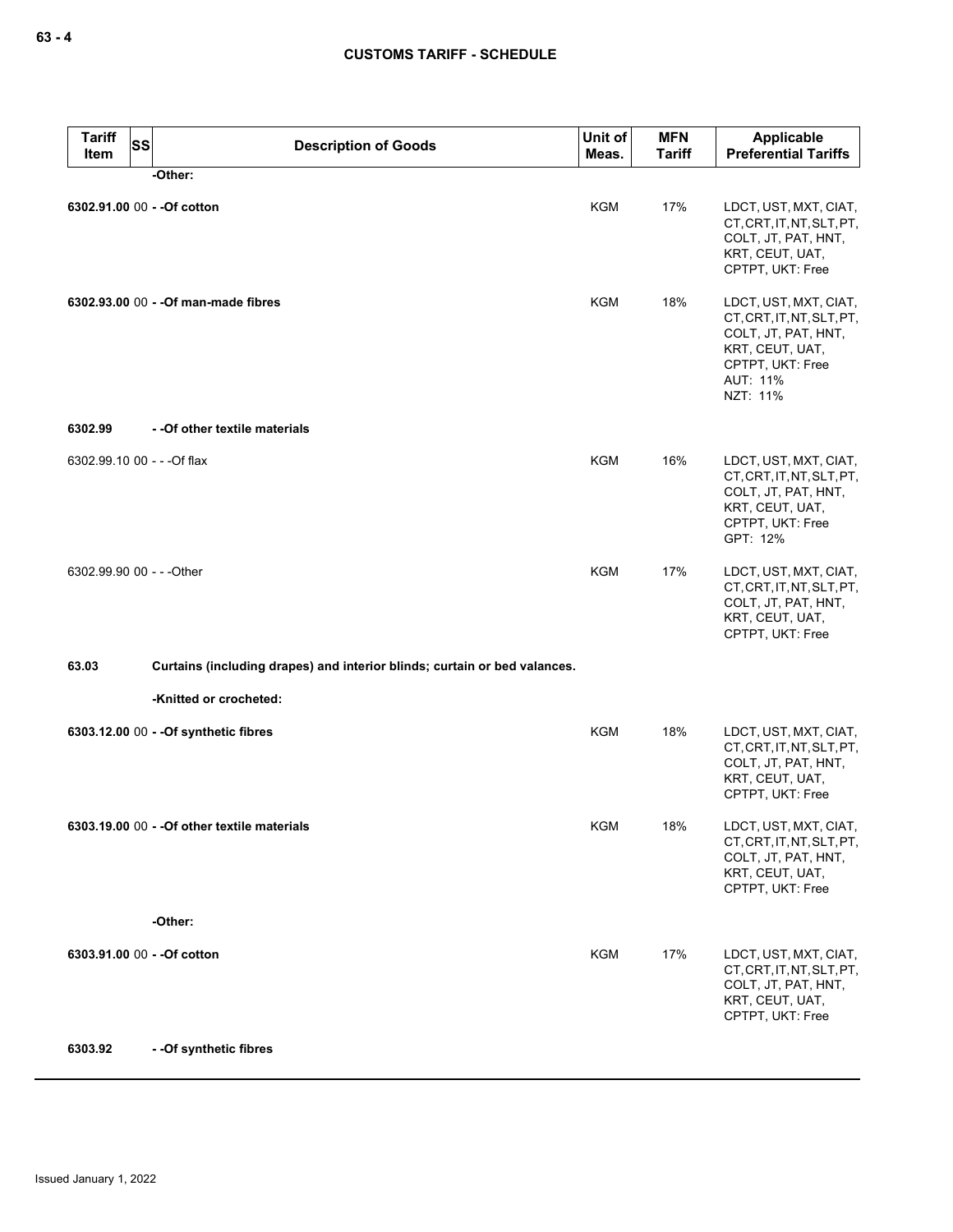| <b>Tariff</b><br><b>SS</b> | <b>Description of Goods</b>                                             | Unit of           | <b>MFN</b>    | Applicable                                                                                                             |
|----------------------------|-------------------------------------------------------------------------|-------------------|---------------|------------------------------------------------------------------------------------------------------------------------|
| Item                       |                                                                         | Meas.             | <b>Tariff</b> | <b>Preferential Tariffs</b>                                                                                            |
|                            | 6303.92.10 00 - - - Made up from fabrics of tariff item No. 5407.61.10  | <b>KGM</b>        | 18%           | LDCT, UST, MXT, CIAT,<br>CT, CRT, IT, NT, SLT, PT,<br>COLT, JT, PAT, HNT,<br>KRT, CEUT, UAT,<br>CPTPT, UKT: Free       |
| 6303.92.90                 | $-$ - -Other                                                            |                   | 18%           | LDCT, UST, MXT, CIAT,<br>CT, CRT, IT, NT, SLT, PT,<br>COLT, JT, PAT, HNT,<br>KRT, CEUT, UAT,<br>CPTPT, UKT: Free       |
|                            |                                                                         | <b>KGM</b><br>KGM |               |                                                                                                                        |
|                            | 6303.99.00 00 - - Of other textile materials                            | KGM               | 18%           | LDCT, UST, MXT, CIAT,<br>CT, CRT, IT, NT, SLT, PT,<br>COLT, JT, PAT, HNT,<br>KRT, CEUT, UAT,<br>CPTPT, UKT: Free       |
| 63.04                      | Other furnishing articles, excluding those of heading 94.04.            |                   |               |                                                                                                                        |
|                            | -Bedspreads:                                                            |                   |               |                                                                                                                        |
|                            | 6304.11.00 00 - - Knitted or crocheted                                  | <b>NMB</b>        | 18%           | LDCT, UST, MXT, CIAT,<br>CT, CRT, IT, NT, SLT, PT,<br>COLT, JT, PAT, HNT,<br>KRT, CEUT, UAT,<br>CPTPT, UKT: Free       |
| 6304.19.00 00 - - Other    |                                                                         | <b>NMB</b>        | 18%           | LDCT, UST, MXT, CIAT,<br>CT, CRT, IT, NT, SLT, PT,<br>COLT, JT, PAT, HNT,<br>KRT, CEUT, UAT,<br>CPTPT, UKT: Free       |
|                            | 6304.20.00 00 - Bed nets specified in Subheading Note 1 to this Chapter | KGM               | 18%           | LDCT, UST, MXT, CIAT,<br>CT, CRT, IT, NT, SLT, PT,<br>COLT, JT, PAT, HNT,<br>KRT, CEUT, UAT,<br>CPTPT, UKT: Free       |
|                            | -Other:                                                                 |                   |               |                                                                                                                        |
| 6304.91                    | --Knitted or crocheted                                                  |                   |               |                                                                                                                        |
|                            | 6304.91.10 00 - - - Seat covers for motor vehicles                      | KGM               | 15.5%         | CCCT, LDCT, UST,<br>MXT, CIAT, CT, CRT, IT,<br>NT, SLT, PT, COLT, JT,<br>PAT, HNT, KRT, CEUT,<br>UAT, CPTPT, UKT: Free |
| 6304.91.90 00 - - - Other  |                                                                         | KGM               | 18%           | LDCT, UST, MXT, CIAT,<br>CT, CRT, IT, NT, SLT, PT,<br>COLT, JT, PAT, HNT,<br>KRT, CEUT, UAT,<br>CPTPT, UKT: Free       |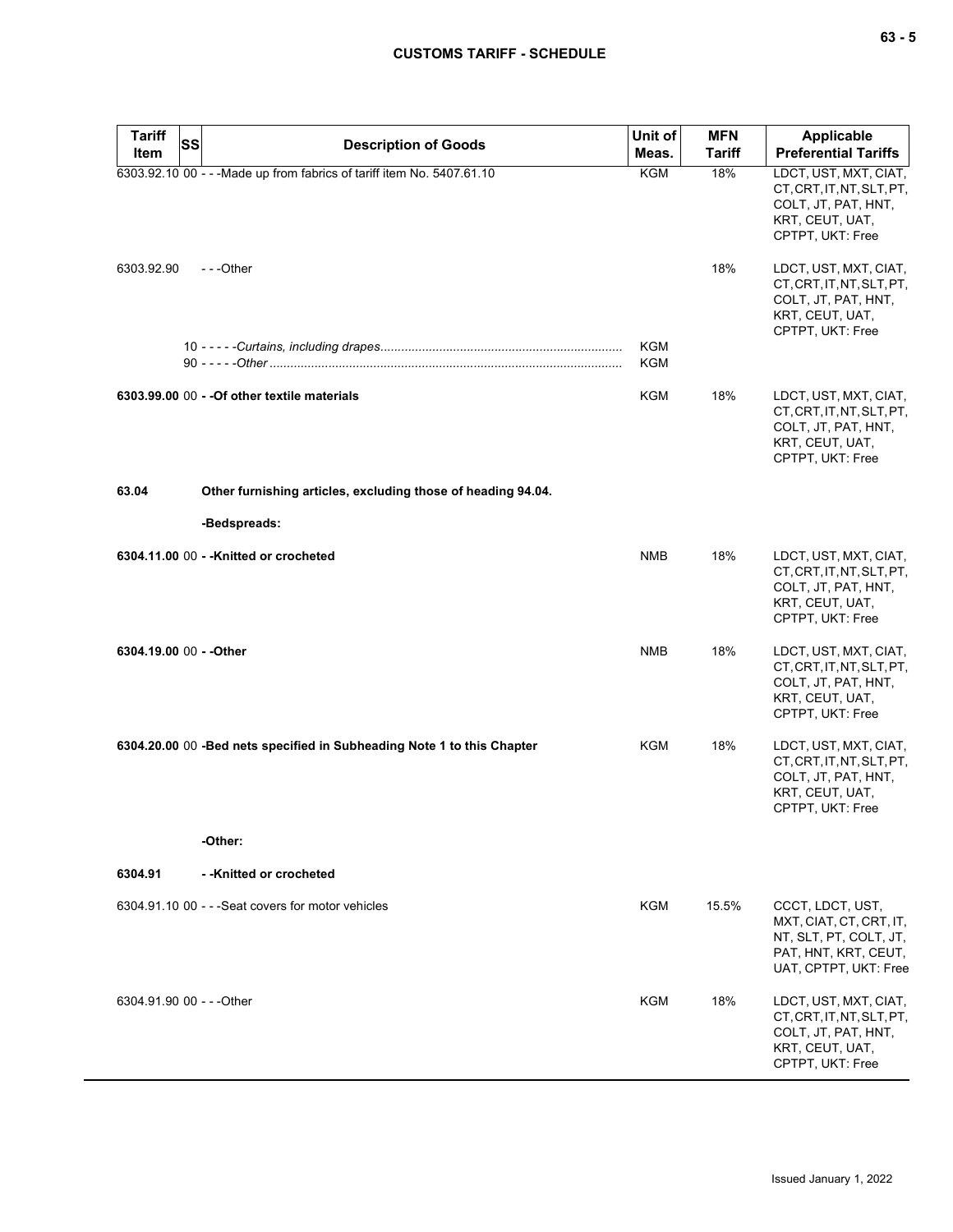| <b>Tariff</b><br>Item     | <b>SS</b> | <b>Description of Goods</b>                                             | Unit of<br>Meas. | <b>MFN</b><br><b>Tariff</b> | Applicable<br><b>Preferential Tariffs</b>                                                                                                    |
|---------------------------|-----------|-------------------------------------------------------------------------|------------------|-----------------------------|----------------------------------------------------------------------------------------------------------------------------------------------|
| 6304.92                   |           | --Not knitted or crocheted, of cotton                                   |                  |                             |                                                                                                                                              |
|                           |           | 6304.92.10 00 - - - Seat covers for motor vehicles                      | KGM              | 15.5%                       | CCCT, LDCT, UST,<br>MXT, CIAT, CT, CRT, IT,<br>NT, SLT, PT, COLT, JT,<br>PAT, HNT, KRT, CEUT,<br>UAT, CPTPT, UKT: Free                       |
| 6304.92.90 00 - - - Other |           |                                                                         | <b>KGM</b>       | 17%                         | LDCT, UST, MXT, CIAT,<br>CT, CRT, IT, NT, SLT, PT,<br>COLT, JT, PAT, HNT,<br>KRT, CEUT, UAT,<br>CPTPT, UKT: Free                             |
| 6304.93                   |           | --Not knitted or crocheted, of synthetic fibres                         |                  |                             |                                                                                                                                              |
|                           |           | 6304.93.10 00 - - - Seat covers for motor vehicles                      | <b>KGM</b>       | 15.5%                       | CCCT, LDCT, UST,<br>MXT, CIAT, CT, CRT, IT,<br>NT, SLT, PT, COLT, JT,<br>PAT, HNT, KRT, CEUT,<br>UAT, CPTPT, UKT: Free                       |
| 6304.93.90 00 - - - Other |           |                                                                         | KGM              | 18%                         | LDCT, UST, MXT, CIAT,<br>CT, CRT, IT, NT, SLT, PT,<br>COLT, JT, PAT, HNT,<br>KRT, CEUT, UAT,<br>CPTPT, UKT: Free<br>AUT: 11%<br>NZT: 11%     |
| 6304.99                   |           | - - Not knitted or crocheted, of other textile materials                |                  |                             |                                                                                                                                              |
|                           |           | 6304.99.10 00 - - - Seat covers for motor vehicles                      | KGM              | 15.5%                       | CCCT, LDCT, UST,<br>MXT, CIAT, CT, CRT, IT,<br>NT, SLT, PT, COLT, JT,<br>PAT, HNT, KRT, CEUT,<br>UAT, CPTPT, UKT: Free                       |
| 6304.99.90 00 - - - Other |           |                                                                         | <b>KGM</b>       | 17%                         | LDCT, UST, MXT, CIAT,<br>CT, CRT, IT, NT, SLT, PT,<br>COLT, JT, PAT, HNT,<br>KRT, CEUT, UAT,<br>CPTPT, UKT: Free<br>AUT: 13.5%<br>NZT: 13.5% |
| 63.05                     |           | Sacks and bags, of a kind used for the packing of goods.                |                  |                             |                                                                                                                                              |
|                           |           | 6305.10.00 00 -Of jute or of other textile bast fibres of heading 53.03 | KGM              | 5%                          | LDCT, GPT, UST, MXT,<br>CIAT, CT, CRT, IT, NT,<br>SLT, PT, COLT, JT, PAT,<br>HNT, KRT, CEUT, UAT,<br>CPTPT, UKT: Free                        |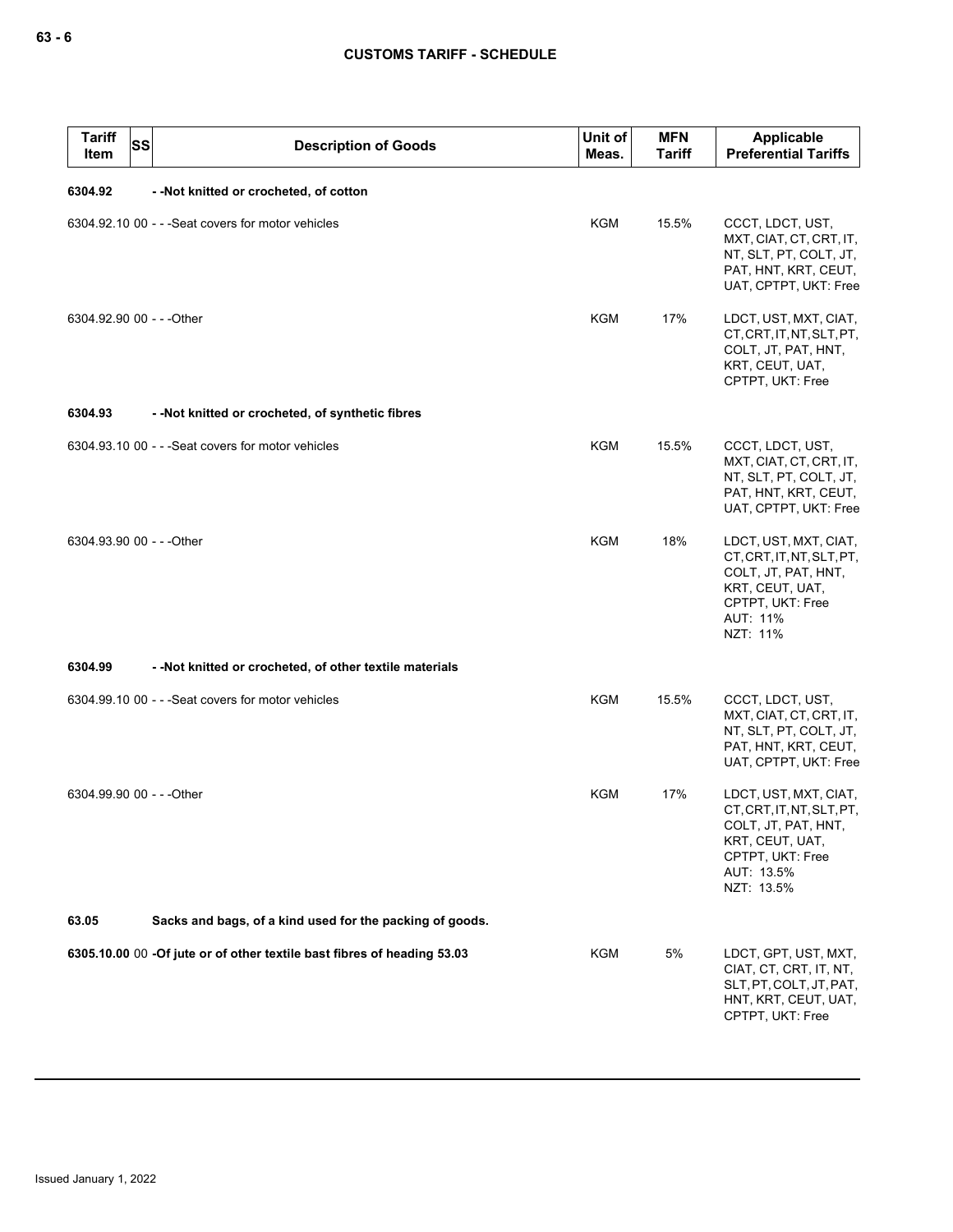| <b>Tariff</b><br>Item    | SS | <b>Description of Goods</b>                                                                                                                                  | Unit of<br>Meas. | <b>MFN</b><br><b>Tariff</b> | <b>Applicable</b><br><b>Preferential Tariffs</b>                                                                      |
|--------------------------|----|--------------------------------------------------------------------------------------------------------------------------------------------------------------|------------------|-----------------------------|-----------------------------------------------------------------------------------------------------------------------|
| 6305.20.00 00 -Of cotton |    |                                                                                                                                                              | KGM              | 17%                         | LDCT, UST, MXT, CIAT,<br>CT, CRT, IT, NT, SLT, PT,<br>COLT, JT, PAT, HNT,<br>KRT, CEUT, UAT,<br>CPTPT, UKT: Free      |
|                          |    | -Of man-made textile materials:                                                                                                                              |                  |                             |                                                                                                                       |
|                          |    | 6305.32.00 00 - - Flexible intermediate bulk containers                                                                                                      | KGM              | 18%                         | LDCT, UST, MXT, CIAT,<br>CT, CRT, IT, NT, SLT, PT,<br>COLT, JT, PAT, HNT,<br>KRT, CEUT, UAT,<br>CPTPT, UKT: Free      |
| 6305.33.00               |    | - - Other, of polyethylene or polypropylene strip or the like                                                                                                |                  | 18%                         | LDCT, UST, MXT, CIAT,<br>CT, CRT, IT, NT, SLT, PT,<br>COLT, JT, PAT, HNT,<br>KRT, CEUT, UAT,<br>CPTPT, UKT: Free      |
|                          |    |                                                                                                                                                              | KGM<br>KGM       |                             |                                                                                                                       |
| 6305.39.00 00 - - Other  |    |                                                                                                                                                              | KGM              | 18%                         | LDCT, UST, MXT, CIAT,<br>CT, CRT, IT, NT, SLT, PT,<br>COLT, JT, PAT, HNT,<br>KRT, CEUT, UAT,<br>CPTPT, UKT: Free      |
|                          |    | 6305.90.00 00 -Of other textile materials                                                                                                                    | <b>KGM</b>       | 5%                          | LDCT, GPT, UST, MXT,<br>CIAT, CT, CRT, IT, NT,<br>SLT, PT, COLT, JT, PAT,<br>HNT, KRT, CEUT, UAT,<br>CPTPT, UKT: Free |
| 63.06                    |    | Tarpaulins, awnings and sunblinds; tents (including temporary canopies<br>and similar articles); sails for boats, sailboards or landcraft; camping<br>goods. |                  |                             |                                                                                                                       |
|                          |    | -Tarpaulins, awnings and sunblinds:                                                                                                                          |                  |                             |                                                                                                                       |
|                          |    | 6306.12.00 00 - - Of synthetic fibres                                                                                                                        | <b>KGM</b>       | 18%                         | LDCT, UST, MXT, CIAT,<br>CT, CRT, IT, NT, SLT, PT,<br>COLT, JT, PAT, HNT,<br>KRT, CEUT, UAT,<br>CPTPT, UKT: Free      |
|                          |    | 6306.19.00 00 - - Of other textile materials                                                                                                                 |                  | 17%                         | LDCT, UST, MXT, CIAT,<br>CT, CRT, IT, NT, SLT, PT,<br>COLT, JT, PAT, HNT,<br>KRT, CEUT, UAT,<br>CPTPT, UKT: Free      |

**-Tents (including temporary canopies and similar articles):**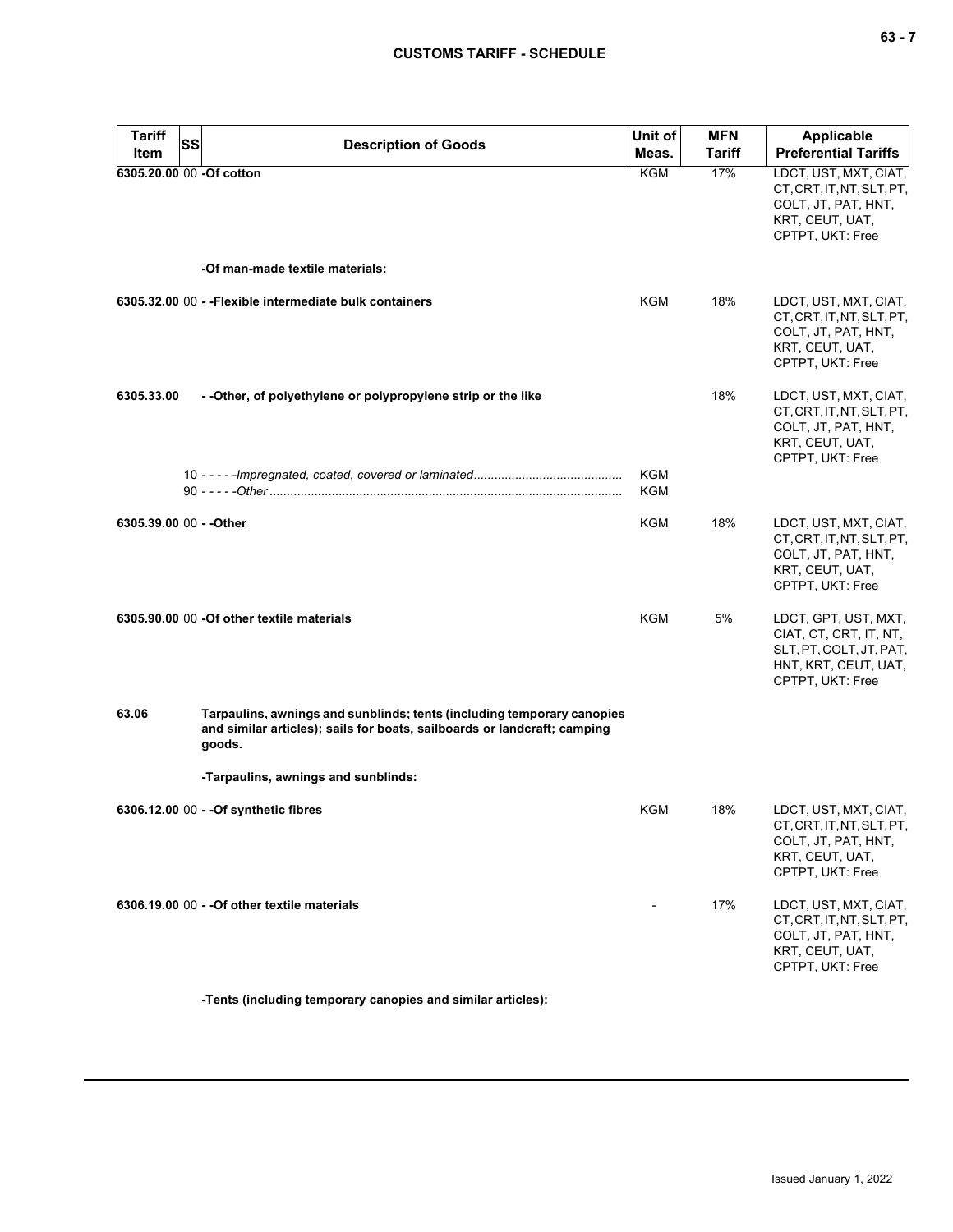| <b>Tariff</b><br>Item         | <b>SS</b> | <b>Description of Goods</b>                                                                                                                                                                                                                                                                                                                                                                                                                                                                                                                                                 | Unit of<br>Meas.  | <b>MFN</b><br><b>Tariff</b> | Applicable<br><b>Preferential Tariffs</b>                                                                                    |
|-------------------------------|-----------|-----------------------------------------------------------------------------------------------------------------------------------------------------------------------------------------------------------------------------------------------------------------------------------------------------------------------------------------------------------------------------------------------------------------------------------------------------------------------------------------------------------------------------------------------------------------------------|-------------------|-----------------------------|------------------------------------------------------------------------------------------------------------------------------|
| 6306.22.00                    |           | - - Of synthetic fibres                                                                                                                                                                                                                                                                                                                                                                                                                                                                                                                                                     | NMB               | 18%                         | LDCT, UST, MXT, CIAT,<br>CT, CRT, IT, NT, SLT, PT,<br>COLT, JT, PAT, HNT,<br>KRT, CEUT, UAT,<br>CPTPT, UKT: Free             |
|                               |           |                                                                                                                                                                                                                                                                                                                                                                                                                                                                                                                                                                             | <b>NMB</b><br>NMB |                             |                                                                                                                              |
|                               |           | 6306.29.00 00 - - Of other textile materials                                                                                                                                                                                                                                                                                                                                                                                                                                                                                                                                | NMB               | 17%                         | LDCT, UST, MXT, CIAT,<br>CT, CRT, IT, NT, SLT, PT,<br>COLT, JT, PAT, HNT,<br>KRT, CEUT, UAT,<br>CPTPT, UKT: Free             |
| 6306.30.00 00 -Sails          |           |                                                                                                                                                                                                                                                                                                                                                                                                                                                                                                                                                                             | KGM               | 16%                         | LDCT, UST, MXT, CIAT,<br>CT, CRT, IT, NT, SLT, PT,<br>COLT, JT, PAT, HNT,<br>KRT, CEUT, UAT,<br>CPTPT, UKT: Free<br>GPT: 10% |
|                               |           | 6306.40.00 00 - Pneumatic mattresses                                                                                                                                                                                                                                                                                                                                                                                                                                                                                                                                        | <b>NMB</b>        | 12%                         | LDCT, UST, MXT, CIAT,<br>CT, CRT, IT, NT, SLT, PT,<br>COLT, JT, PAT, HNT,<br>KRT, CEUT, UAT,<br>CPTPT, UKT: Free<br>GPT: 8%  |
| 6306.90                       |           | -Other                                                                                                                                                                                                                                                                                                                                                                                                                                                                                                                                                                      |                   |                             |                                                                                                                              |
| 6306.90.10 00 - - - Of cotton |           |                                                                                                                                                                                                                                                                                                                                                                                                                                                                                                                                                                             | KGM               | 17%                         | LDCT, UST, MXT, CIAT,<br>CT, CRT, IT, NT, SLT, PT,<br>COLT, JT, PAT, HNT,<br>KRT, CEUT, UAT,<br>CPTPT, UKT: Free             |
| 6306.90.90 00 - - - Other     |           |                                                                                                                                                                                                                                                                                                                                                                                                                                                                                                                                                                             | KGM               | 18%                         | LDCT, UST, MXT, CIAT,<br>CT, CRT, IT, NT, SLT, PT,<br>COLT, JT, PAT, HNT,<br>KRT, CEUT, UAT,<br>CPTPT, UKT: Free             |
| 63.07                         |           | Other made up articles, including dress patterns.                                                                                                                                                                                                                                                                                                                                                                                                                                                                                                                           |                   |                             |                                                                                                                              |
| 6307.10                       |           | -Floor-cloths, dish-cloths, dusters and similar cleaning cloths                                                                                                                                                                                                                                                                                                                                                                                                                                                                                                             |                   |                             |                                                                                                                              |
|                               |           | 6307.10.10 00 - - - Industrial shop towels, hemmed, of a width of 43 cm or more but not<br>exceeding 56 cm and a length of 43 cm or more but not exceeding 61 cm,<br>of unbleached woven fabrics solely of cotton or of cotton and man-made<br>fibres, measuring per single yarn 420 decitex to 1,000 decitex and having<br>not less than 78 yarns but not more than 133 yarns per 10 cm in the warp<br>and not less than 78 yarns but not more than 137 yarns per 10 cm in the<br>weft, of a weight of 135 g/m <sup>2</sup> or more but not exceeding 203 g/m <sup>2</sup> | <b>KGM</b>        | 17%                         | LDCT, GPT, UST, MXT,<br>CIAT, CT, CRT, IT, NT,<br>SLT, PT, COLT, JT, PAT,<br>HNT, KRT, CEUT, UAT,<br>CPTPT, UKT: Free        |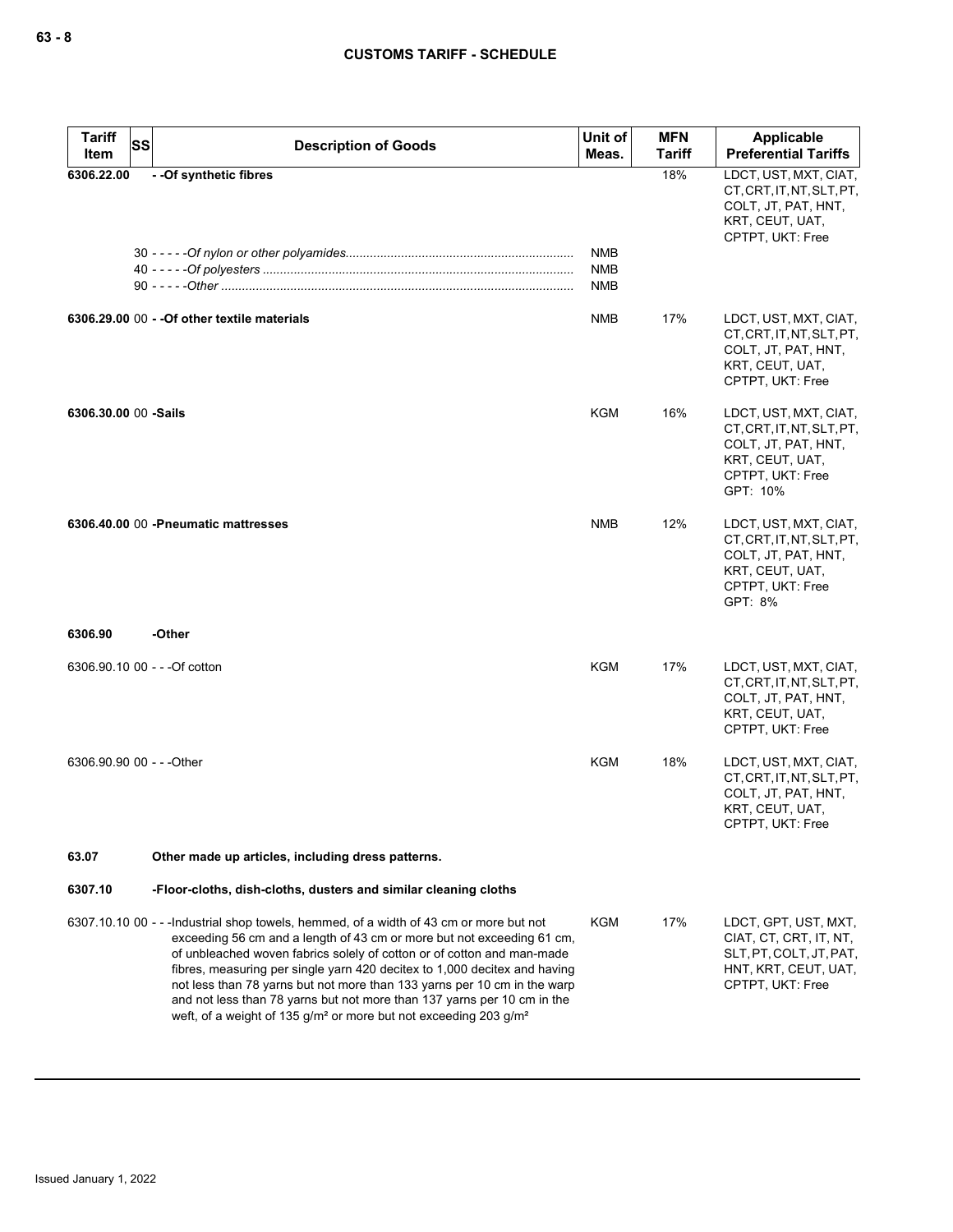| <b>Tariff</b><br><b>SS</b> | <b>Description of Goods</b>                                                                                                                                                                                                                                                                                                                                                                                                                                                                                                                                                                                                                                                                                                                                                    | Unit of    | <b>MFN</b>    | Applicable                                                                                                                  |
|----------------------------|--------------------------------------------------------------------------------------------------------------------------------------------------------------------------------------------------------------------------------------------------------------------------------------------------------------------------------------------------------------------------------------------------------------------------------------------------------------------------------------------------------------------------------------------------------------------------------------------------------------------------------------------------------------------------------------------------------------------------------------------------------------------------------|------------|---------------|-----------------------------------------------------------------------------------------------------------------------------|
| Item                       |                                                                                                                                                                                                                                                                                                                                                                                                                                                                                                                                                                                                                                                                                                                                                                                | Meas.      | <b>Tariff</b> | <b>Preferential Tariffs</b>                                                                                                 |
| 6307.10.90 00 - - - Other  |                                                                                                                                                                                                                                                                                                                                                                                                                                                                                                                                                                                                                                                                                                                                                                                | <b>KGM</b> | 17%           | LDCT, UST, MXT, CIAT,<br>CT, CRT, IT, NT, SLT, PT,<br>COLT, JT, PAT, HNT,<br>KRT, CEUT, UAT,<br>CPTPT, UKT: Free            |
|                            | 6307.20.00 00 -Life-jackets and life-belts                                                                                                                                                                                                                                                                                                                                                                                                                                                                                                                                                                                                                                                                                                                                     | <b>NMB</b> | 17%           | LDCT, UST, MXT, CIAT,<br>CT, CRT, IT, NT, SLT, PT,<br>COLT, JT, PAT, HNT,<br>KRT, CEUT, UAT,<br>CPTPT, UKT: Free            |
| 6307.90                    | -Other                                                                                                                                                                                                                                                                                                                                                                                                                                                                                                                                                                                                                                                                                                                                                                         |            |               |                                                                                                                             |
|                            | 6307.90.10 00 - - - Burial shrouds;<br>Climbing harnesses, for climbing or mountaineering, manufactured to the<br>standards of the Union Internationale des Associations d'Alpinisme;<br>Marine evacuation chutes, for use in the manufacture of marine evacuation<br>systems;<br>Respirators, NIOSH approved or equivalent, consisting of several layers of<br>nonwovens of man-made fibres, whether or not treated with activated<br>carbon, with or without an exhalation valve, to be employed in a noxious<br>atmosphere;<br>Sample books of textile wall coverings of subheading 5905.00; Tubular<br>webbing, for climbing or mountaineering;<br>Wire-edged ribbon for use in the manufacture of articles put up for retail<br>sale as festive articles of heading 95.05 | KGM        | Free          | LDCT, GPT, UST, MXT,<br>CIAT, CT, CRT, IT, NT,<br>SLT, PT, COLT, JT, PAT,<br>HNT, KRT, CEUT, UAT,<br>CPTPT, UKT: Free       |
|                            | 6307.90.30 00 - - - Belts for occupational use                                                                                                                                                                                                                                                                                                                                                                                                                                                                                                                                                                                                                                                                                                                                 | KGM        | 12%           | LDCT, UST, MXT, CIAT,<br>CT, CRT, IT, NT, SLT, PT,<br>COLT, JT, PAT, HNT,<br>KRT, CEUT, UAT,<br>CPTPT, UKT: Free<br>GPT: 8% |
|                            | 6307.90.40 00 - - - Furniture moving pads                                                                                                                                                                                                                                                                                                                                                                                                                                                                                                                                                                                                                                                                                                                                      | <b>NMB</b> | 17%           | LDCT, UST, MXT, CIAT,<br>CT, CRT, IT, NT, SLT, PT,<br>COLT, JT, PAT, HNT,<br>KRT, CEUT, UAT,<br>CPTPT, UKT: Free            |
|                            | 6307.90.50 00 - - -Shells for use in the manufacture of articles of subheading 9404.90                                                                                                                                                                                                                                                                                                                                                                                                                                                                                                                                                                                                                                                                                         | <b>KGM</b> | 14%           | CCCT, LDCT, UST,<br>MXT, CIAT, CT, CRT, IT,<br>NT, SLT, PT, COLT, JT,<br>PAT, HNT, KRT, CEUT,<br>UAT, CPTPT, UKT: Free      |
|                            | $--Other:$                                                                                                                                                                                                                                                                                                                                                                                                                                                                                                                                                                                                                                                                                                                                                                     |            |               |                                                                                                                             |
|                            | 6307.90.91 00 - - - - Solely of jute                                                                                                                                                                                                                                                                                                                                                                                                                                                                                                                                                                                                                                                                                                                                           | <b>KGM</b> | 9%            | LDCT, GPT, UST, MXT,<br>CIAT, CT, CRT, IT, NT,<br>SLT, PT, COLT, JT, PAT,<br>HNT, KRT, CEUT, UAT,<br>CPTPT, UKT: Free       |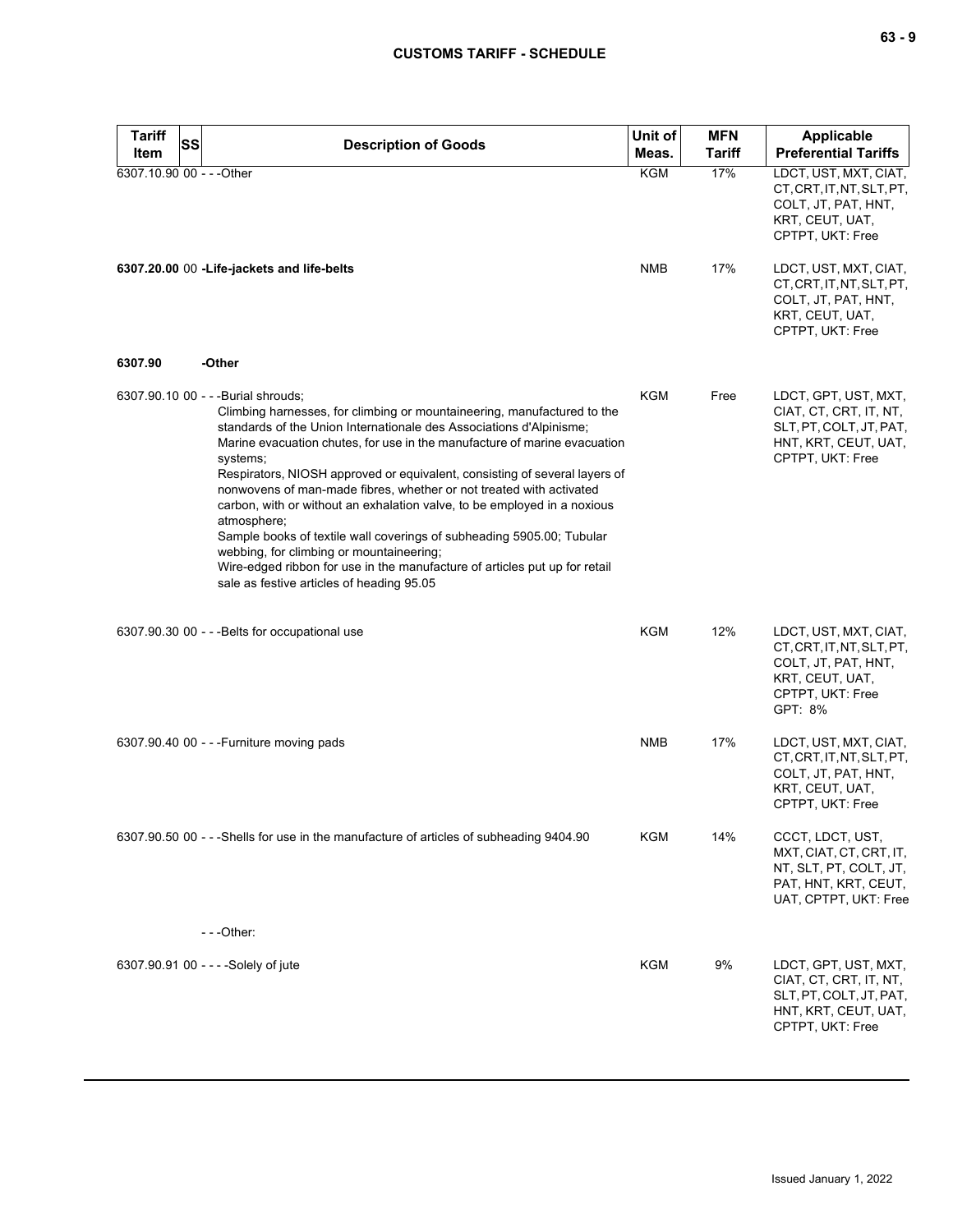$\mathbf I$ 

| <b>Tariff</b>         | SS<br><b>Description of Goods</b>                                                                                                                                                                                                               | Unit of                  | <b>MFN</b>    | Applicable                                                                                                                  |
|-----------------------|-------------------------------------------------------------------------------------------------------------------------------------------------------------------------------------------------------------------------------------------------|--------------------------|---------------|-----------------------------------------------------------------------------------------------------------------------------|
| Item                  |                                                                                                                                                                                                                                                 | Meas.                    | <b>Tariff</b> | <b>Preferential Tariffs</b>                                                                                                 |
|                       | 6307.90.92 00 - - - - Of silk                                                                                                                                                                                                                   | KGM                      | 16%           | LDCT, UST, MXT, CIAT,<br>CT, CRT, IT, NT, SLT, PT,<br>COLT, JT, PAT, HNT,<br>KRT, CEUT, UAT,<br>CPTPT, UKT: Free<br>GPT: 8% |
|                       | 6307.90.93 00 - - - - Of cotton or other vegetable textile fibres, except solely of jute                                                                                                                                                        | KGM                      | 17%           | LDCT, UST, MXT, CIAT,<br>CT, CRT, IT, NT, SLT, PT,<br>COLT, JT, PAT, HNT,<br>KRT, CEUT, UAT,<br>CPTPT, UKT: Free            |
| 6307.90.99            | - - - - Of other textile materials                                                                                                                                                                                                              |                          | 18%           | LDCT, UST, MXT, CIAT,<br>CT, CRT, IT, NT, SLT, PT,<br>COLT, JT, PAT, HNT,<br>KRT, CEUT, UAT,<br>CPTPT, UKT: Free            |
|                       | 30 - - - - - Infant or child carrier including backpack style carrier (frame style or<br>soft-infant carrier), sling carrier or baby wearing apparel (clothing for an                                                                           | <b>KGM</b>               |               |                                                                                                                             |
|                       | adult that is designed to hold a baby onto an adult's body)                                                                                                                                                                                     | <b>NMB</b><br><b>KGM</b> |               |                                                                                                                             |
|                       | II. - SETS                                                                                                                                                                                                                                      |                          |               |                                                                                                                             |
|                       | 6308.00.00 00 Sets consisting of woven fabric and yarn, whether or not with<br>accessories, for making up into rugs, tapestries, embroidered table<br>cloths or serviettes, or similar textile articles, put up in packings for<br>retail sale. | <b>KGM</b>               | 18%           | LDCT, UST, MXT, CIAT,<br>CT, CRT, IT, NT, SLT, PT,<br>COLT, JT, PAT, HNT,<br>KRT, CEUT, UAT,<br>CPTPT, UKT: Free            |
|                       | III. - WORN CLOTHING AND WORN TEXTILE ARTICLES; RAGS                                                                                                                                                                                            |                          |               |                                                                                                                             |
| 6309.00               | Worn clothing and other worn articles.                                                                                                                                                                                                          |                          |               |                                                                                                                             |
|                       | 6309.00.10 00 - - -Used textile articles for use in the manufacture of wiping rags                                                                                                                                                              | <b>KGM</b>               | Free          | LDCT, GPT, UST, MXT,<br>CIAT, CT, CRT, IT, NT,<br>SLT, PT, COLT, JT, PAT,<br>HNT, KRT, CEUT, UAT,<br>CPTPT, UKT: Free       |
|                       | 6309.00.90 00 - - - Other                                                                                                                                                                                                                       | KGM                      | 18%           | LDCT, UST, MXT, CIAT,<br>CT, CRT, IT, NT, SLT, PT,<br>COLT, JT, PAT, HNT,<br>KRT, CEUT, UAT,<br>CPTPT, UKT: Free            |
| 63.10                 | Used or new rags, scrap twine, cordage, rope and cables and worn out<br>articles of twine, cordage, rope or cables, of textile materials.                                                                                                       |                          |               |                                                                                                                             |
| 6310.10.00 00 -Sorted |                                                                                                                                                                                                                                                 | KGM                      | Free          | LDCT, GPT, UST, MXT,<br>CIAT, CT, CRT, IT, NT,<br>SLT, PT, COLT, JT, PAT,<br>HNT, KRT, CEUT, UAT,<br>CPTPT, UKT: Free       |